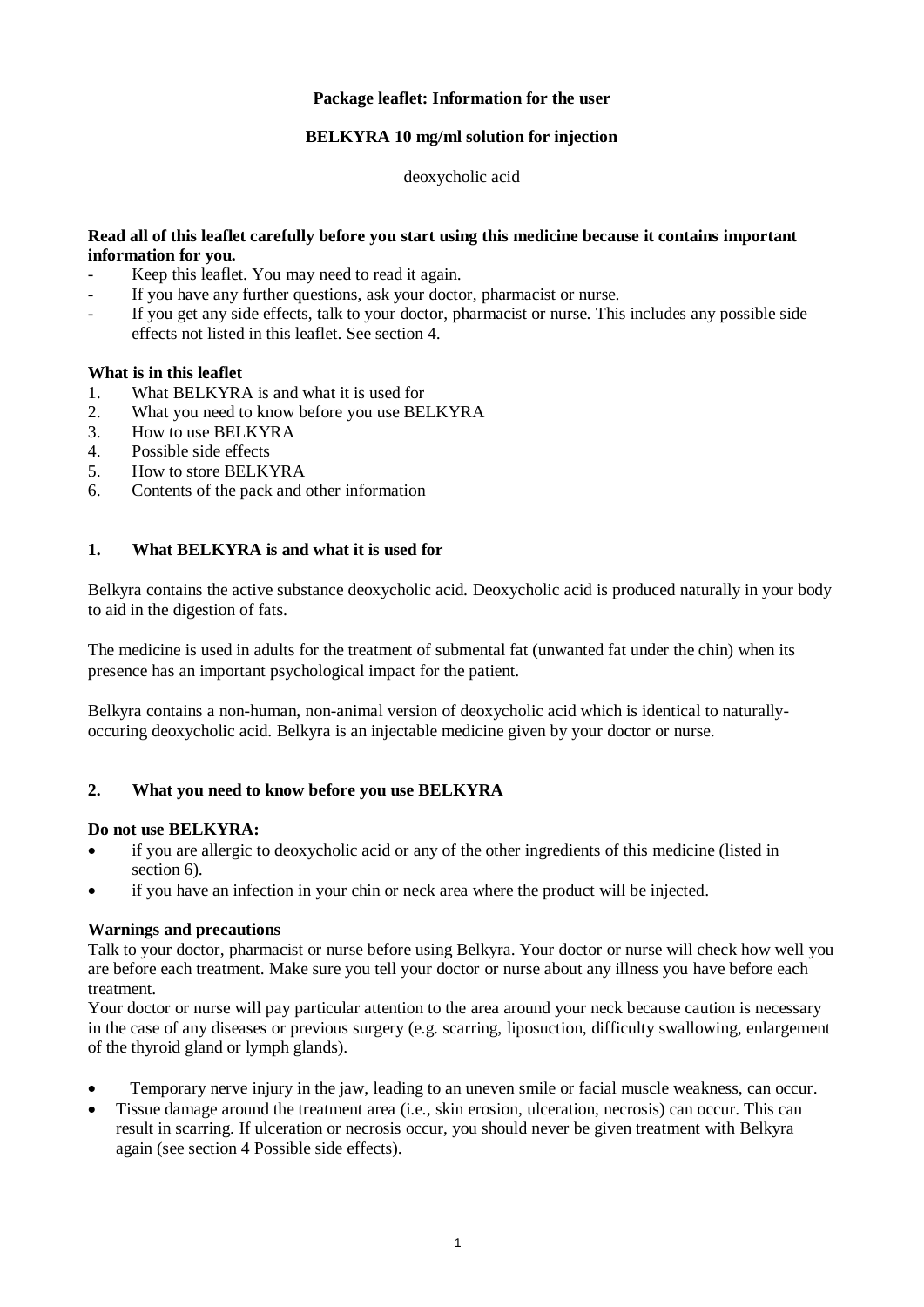Belkyra should not be used if you are obese or if you are suffering from body dysmorphic disorder (distorted view of how you look).

## **Children and adolescents**

This medicine is not indicated for use in children and adolescents.

## **Other medicines and BELKYRA**

Tell your doctor or nurse if you are taking, have recently taken or might take any other medicines.

## **Pregnancy and breast-feeding**

The effects of this medicine in pregnant and breast-feeding women are not known. As a precaution the use of Belkyra during pregnancy is not recommended.

If you are pregnant or breast-feeding, think you may be pregnant or are planning to have a baby, ask your doctor or nurse for advice before taking this medicine.

### **Driving and using machines**

Belkyra is not expected to affect your ability to drive a car or operate machinery.

## **BELKYRA contains sodium**

This medicinal product contains 4.23 mg sodium per mL, to be taken into consideration by patients on a controlled sodium diet.

# **3. How to use BELKYRA**

## **How BELKYRA is administered**

Belkyra will be given by a doctor, (or if national guidance permits, a healthcare professional under the supervision of a doctor), directly underneath the skin ('subcutaneous use'). Belkyra will be injected in small amounts in several locations in your treatment area, that is the fat tissue directly below the skin in the area under your chin.

Your doctor or nurse may take some measures for the relief of pain before and after the injection.

### **Dose**

A doctor will decide how much Belkyra will be administered.

You will receive multiple injections per treatment session. The total number of injections and treatment sessions needed to achieve a satisfactory response depends upon your individual needs and will be decided by the doctor. Treatment can be repeated multiple times but should not exceed 6 treatment sessions; 2 to 4 treatment sessions are usually sufficient. The time between each treatment session should be at least 4 weeks.

### **If you have been administered more BELKYRA than you should**

If more Belkyra is given to you than recommended, this can lead to a possible increase of local side effects (see section 4). If this does happen, talk to your doctor or nurse.

Additional information regarding the use and handling by the medical or healthcare professional is given at the end of this leaflet.

If you have any further questions on the use of this medicine, ask your doctor or nurse.

# **4. Possible side effects**

Like all medicines, this medicine can cause side effects, although not everybody gets them.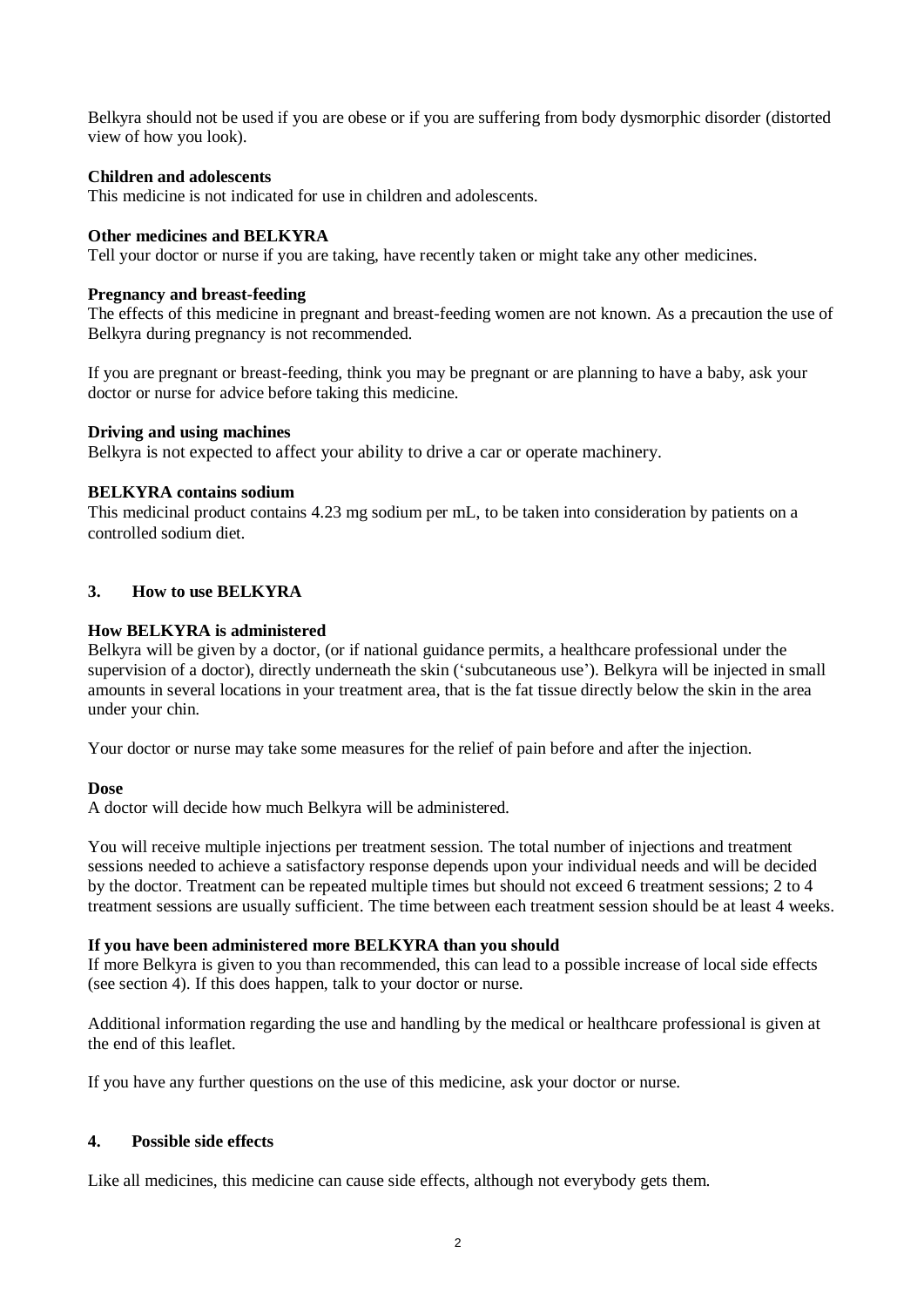- Temporary nerve injury in the jaw, leading to an uneven smile or facial muscle weakness, can occur.
- Tissue damage around the treatment area (i.e., skin erosion, ulceration, necrosis) can occur. This can result in scarring.

If you experience any of the above side effects, contact your doctor or nurse immediately.

Following is a list of the **side effects**, which have been observed according to the following frequencies:

# **Very common side effects** *(may affect more than 1 in 10 people):*

- Injection site reactions:
	- $\bullet$  pain
	- water retention in the tissue (*oedema*) and swelling
	- sensitivity symptoms (*paraesthesia*): loss of sensitivity, reduced sensitivity, numbness, tingling, unusual sensitivity
	- small round area of localized hardness (*nodule*)
	- bruising
	- firmness or thickening of tissue (*induration*)
	- redness of the skin (*erythema*)
	- itching

# **Common side effects** *(may affect up to 1 in 10 people):*

- Injection site reactions:
	- bleeding
	- discomfort
	- warmth
	- change of skin colour
- Nerve injury around the jaw
- Skin tightness
- Difficulties in swallowing (*dysphagia*)
- Feeling sick (*nausea*)
- Headache

# **Uncommon side effects** *(may affect up to 1 in 100 people):*

- Unusual taste in the mouth (*dysgeusia*)
- Difficulties in speaking (*dysphonia*)
- Injection site reactions:
	- hair loss (*alopecia*)
	- hives (*urticaria*)
	- skin sores (*ulcer*)
	- allergic reaction (*hypersensitivity*)
	- scar

# **Side effects where the frequency is not known** *(frequency cannot be estimated from the available data)*:

- Reduced or abnormal sensation in the area of the mouth (e.g. lip, tongue) (hypoaesthesia oral, paraesthesia oral)
- Injection site reaction:
	- reduced sense of touch or altered sensation in the cheek
	- tissue damage and cell-death (necrosis) around the treatment area
- Injury of blood vessels if injected accidentally into artery or vein

Most of the side effects seen got better during the 4-week period between treatments. However, some of the injection site reactions may be present for a longer period.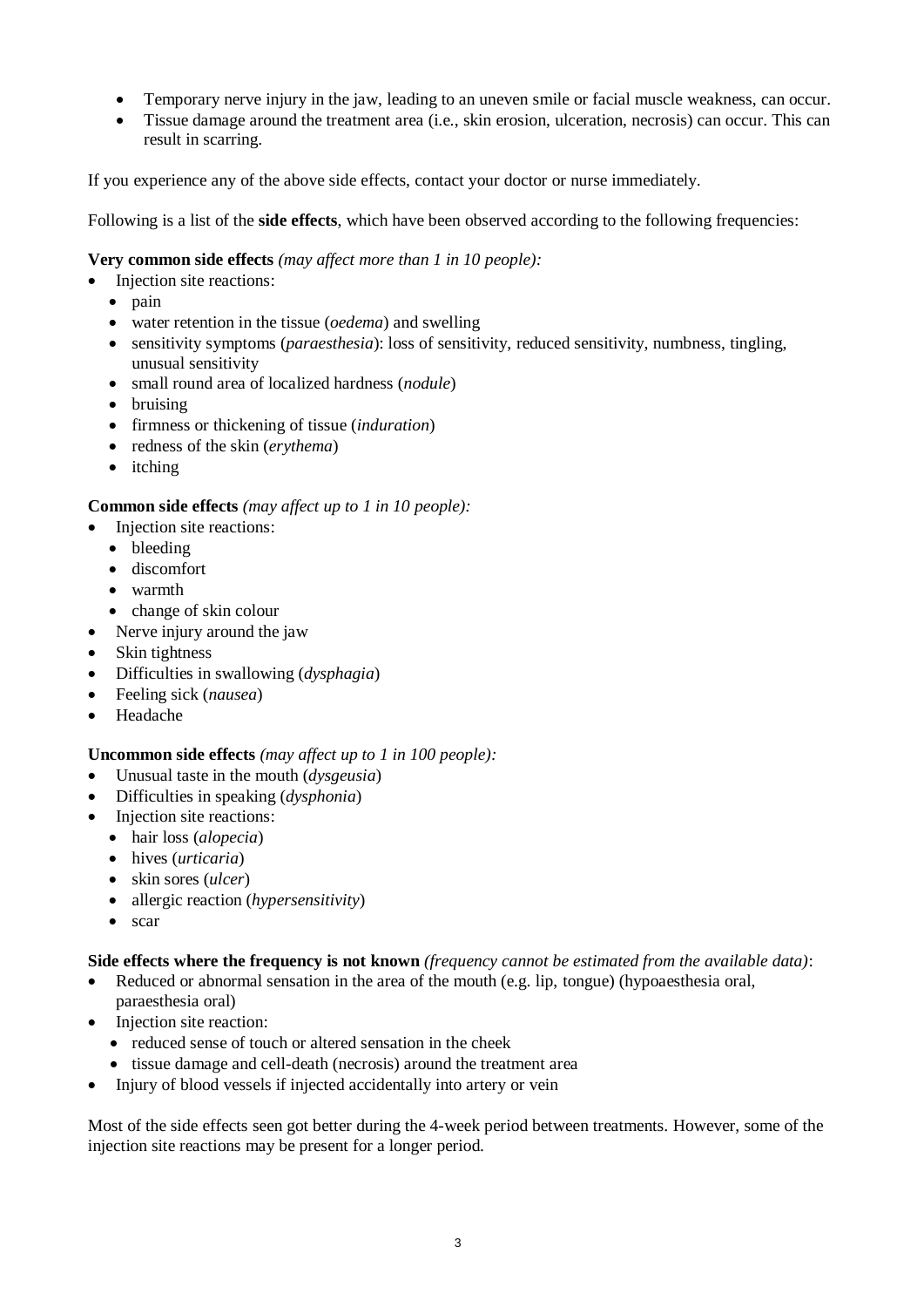## **Reporting of side effects**

If you get any side effects, talk to your doctor or nurse. This includes any possible side effects not listed in this leaflet. You can also report side effects directly via:

Ireland HPRA Pharmacovigilance Website: [www.hpra.ie](http://www.hpra.ie/)

Malta ADR Reporting Website: [www.medicinesauthority.gov.mt/adrportal.](http://www.medicinesauthority.gov.mt/adrportal)

By reporting side effects you can help provide more information on the safety of this medicine.

## **5. How to store BELKYRA**

Keep this medicine out of the sight and reach of children.

Do not use this medicine after the expiry date which is stated on the label and the carton after "EXP". The expiry date refers to the last day of that month.

This medicinal product does not require any special storage conditions. After opening, an immediate use of the solution for injection is recommended.

Do not use this medicine if you notice any visible particles.

## **6. Contents of the pack and other information**

### **What BELKYRA contains**

- The active substance is deoxycholic acid. 1 ml of solution for injection (injection) contains 10 mg deoxycholic acid. 1 vial with 2 ml contains 20 mg deoxycholic acid.
- The other ingredients are water for injection, sodium chloride, sodium hydroxide (for dissolution and pH adjustment), hydrochloric acid (for pH adjustment) and disodium phosphate anhydrous.

# **What BELKYRA looks like and contents of the pack**

Belkyra is a clear, colourless and sterile solution for injection. Pack size: One carton with 4 vials (Type I glass with a chlorobutyl rubber stopper, aluminium seal and polypropylene flip-top lid). Each vial contains 2 ml solution for injection.

### **Marketing Authorisation Holder**

**Ireland** AbbVie Limited Citywest Business Campus Dublin 24 Ireland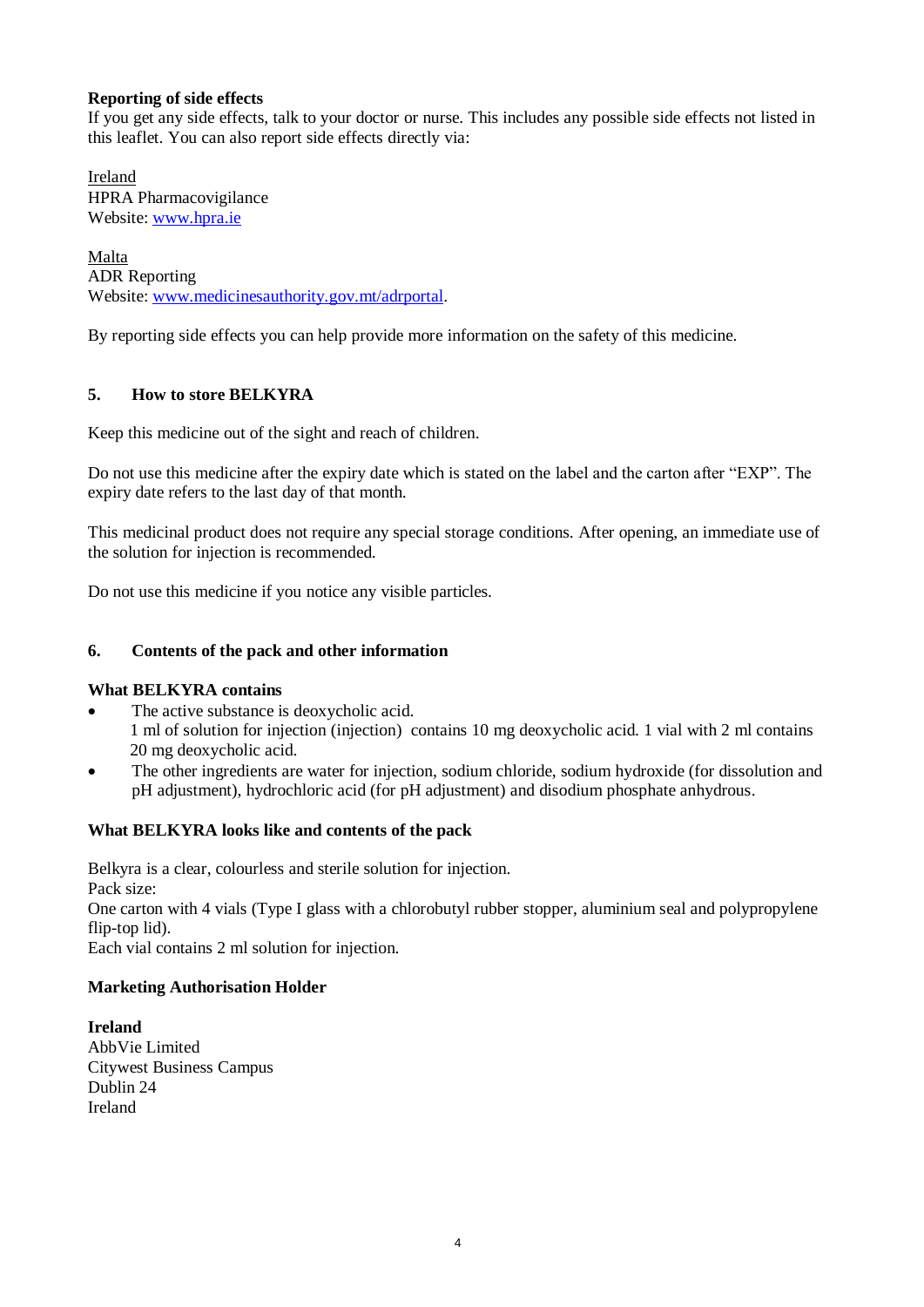### **Malta**

Allergan Pharmaceuticals International Limited Clonshaugh Business & Technology Park, Dublin 17, D17 E400, Ireland

## **Manufacturer**

Almac Pharma Services, Ltd. Seagoe Industrial Estate, Portadown, Craigavon, County Armagh, BT63 5QD United Kingdom

Allergan Pharmaceuticals International Ltd. Clonshaugh Business & Technology Park, Dublin 17, D17 E400, Ireland

## **This medicinal product is authorised in the Member States of the EEA under the following names:**

Austria, Bulgaria, Estonia, Finland, Greece, Hungary, Iceland, Italy, Latvia, Lithuania, Luxembourg, Malta, Poland, Portugal, Romania, Spain, Sweden: BELKYRA

Czech Republic, Slovakia: BELKYRA 10 mg/ml

Norway: Belkyra

Slovenia: BELKYRA 10 mg/ml raztopina za injiciranje

# **This leaflet was last revised in 04/2022**

**Version 9**

-----------------------------------------------------------------------------------------------------------------------------

**The following information is intended for healthcare professionals only:**

The solution for injection should be inspected visually prior to use. Only clear, colourless solutions free of visible particles should be used.

### **Posology**

The total volume injected and the number of treatments should be tailored to the individual patient's submental fat distribution and treatment goals.

Inject 0.2 ml (2 mg) per injection site, 1 cm apart. The maximum dose of 10 ml (100 mg equivalent to 50 injections) should not be exceeded in one treatment session.

Up to a maximum of 6 treatment sessions can be performed. Most patients experience improvement in 2 to 4 treatment sessions.The time interval between treatment sessions should be at least 4 weeks.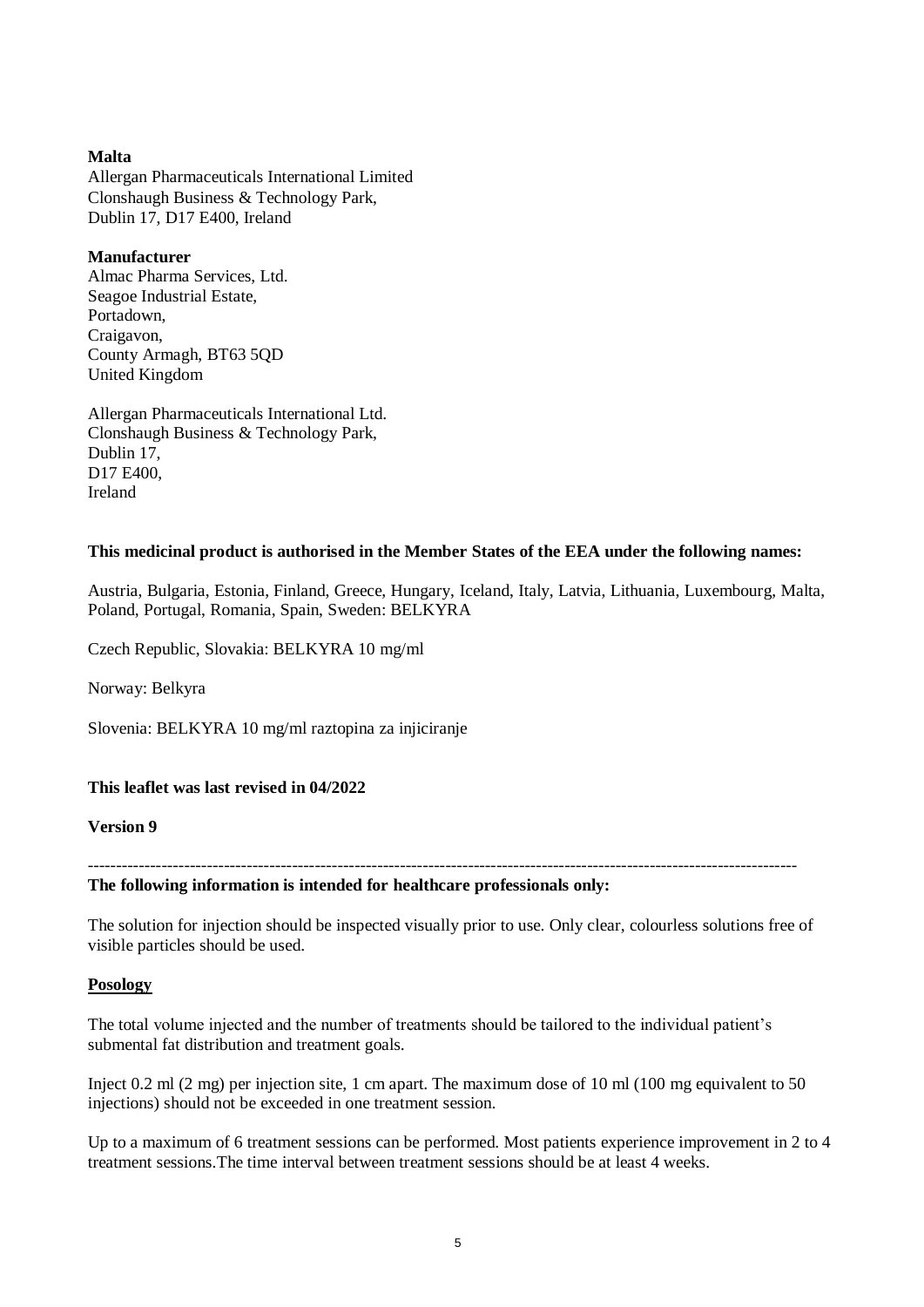To improve patient comfort during injection, oral analgesics or NSAIDs, topical and/or injectable local anaesthesia (e.g., lidocaine) and/or cooling using ice gel packs may be applied to the area of injection at the discretion of the healthcare professional.

## Method of administration

The product is indicated for subcutaneous administration only.

Belkyra is supplied in ready-to-use, single-use vials. Gently invert the vial several times prior to use. Do not dilute.

Belkyra shall be prepared for injections in the following way:

1.Remove the flip-off cap from the vial and clean the penetrable stopper of the vial with an antiseptic. If the vial, seal, or flip-off cap is damaged, do not use.

2. Attach a large bore sterile needle to a sterile single-use 1 ml syringe.

3. Introduce the large bore sterile needle into the stopper of the vial and draw 1 ml of Belkyra into the 1 ml syringe.

4. Replace the large bore needle with a 30 gauge (or smaller) 0.5-inch needle. Expel any air bubbles in the syringe barrel before injecting the product into the subcutaneous fat.

5. To withdraw remaining contents of the vial, repeat steps 3 and 4.

Belkyra should only be administered by physicians with appropriate qualifications, expertise in the treatment and knowledge of the submental anatomy. Where national guidance permits, Belkyra may be administered by appropriately qualified healthcare professionals, under the supervision of a physician. Safe and effective use of Belkyra depends on appropriate patient selection, which includes knowledge of patient history of prior interventions and their potential to alter the superficial cervical anatomy. Careful consideration should be given to the use of Belkyra in patients with excessive skin laxity, prominent platysmal bands or other conditions for which reduction of submental fat may result in an undesirable outcome.

Insert the needle perpendicular to the skin for injections with Belkyra.

Needle placement with respect to the mandible is very important as it reduces the potential for injury to the marginal mandibular nerve, a motor branch of the facial nerve. Injury to the nerve presents as an asymmetrical smile due to paresis of lip depressor muscles.

To avoid injury to the marginal mandibular nerve:

- Do not inject above the inferior border of the mandible.
- Do not inject within a region defined by a 1-1.5 cm line below the inferior border (from the angle of the mandible to the mentum).
- Inject Belkyra only within the target submental fat treatment area (see Figures 1 and 3).

### **Figure 1. Avoid the Marginal Mandibular Nerve Area**